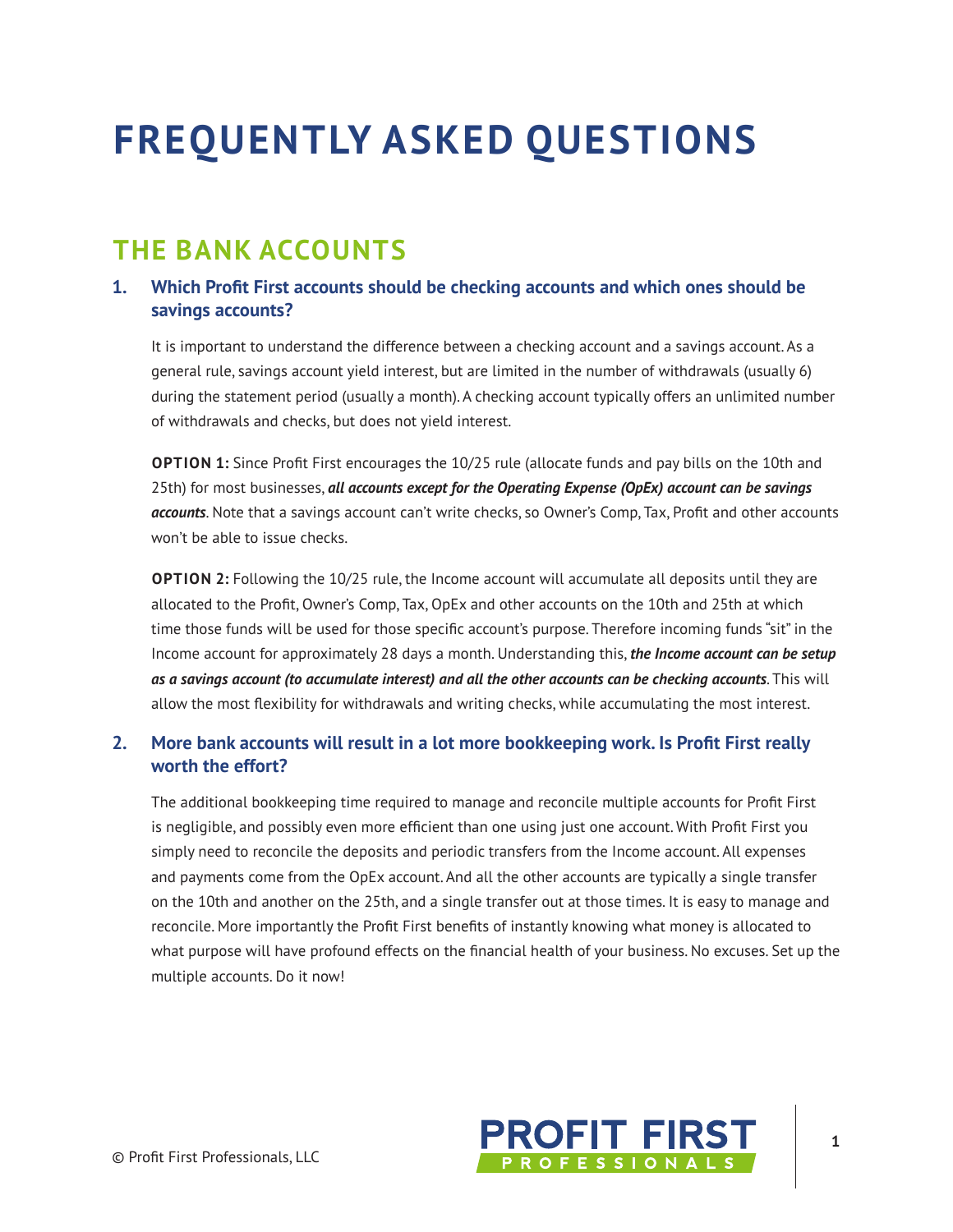### **3. Which banks are the best and most fexible in terms of creating multiple accounts (e.g. Income, Proft, Tax, etc.) without charging fees?**

*Proft First* readers have had great success with regional banks, local banks and credit unions. Usually there are no fees and no balance requirements at credit unions, community banks and some regional banks.

As you setup multiple checking or savings accounts, some bankers will look at your crossed eyed (because most businesses don't do Profit First...yet). Don't let that phase you, the banker simply doesn't understand the process. Just setup the multiple accounts and make sure that you won't incur fees as a result, even when your balance goes to zero in certain accounts at times. If the bank insists on charging fees and minimum balances, consider a different bank.

#### 4. Do I need to do the Profit First system at my bank? I think it would be easier doing it **on a spreadsheet or in my accounting system.**

Profit First is a behavioral based cash management system. For you to be the most successful with the system it is best to have a system that intercepts and channels your already existing behaviors. So, if you already log into your bank accounts regularly to see what your balance is, by having Profit First set up at your bank you will now see the intended use of the funds before you use the money. If the accounts or on a spreadsheet or with your accounting software only, you will not see the intended use of the money when you view your bank accounts.

So, yes, you need these accounts set up at your bank so that you can continue your existing behavior. You don't change, the system needs to change to Profit First, to channel your existing behavior to the outcome you want...more profit!

#### **5. Where can I fnd a bank in my area that supports Proft First?**

Generally regional banks, community banks and credit unions are the best. Most of them do not charge a minimum balance fee for your accounts, and allow an unlimited number of accounts without cost. Please refer to this blog post for more details and to find a local bank or credit union: https://www. profitfirstprofessionals.com/2018/04/12/how-to-find-banks-that-support-profit-first

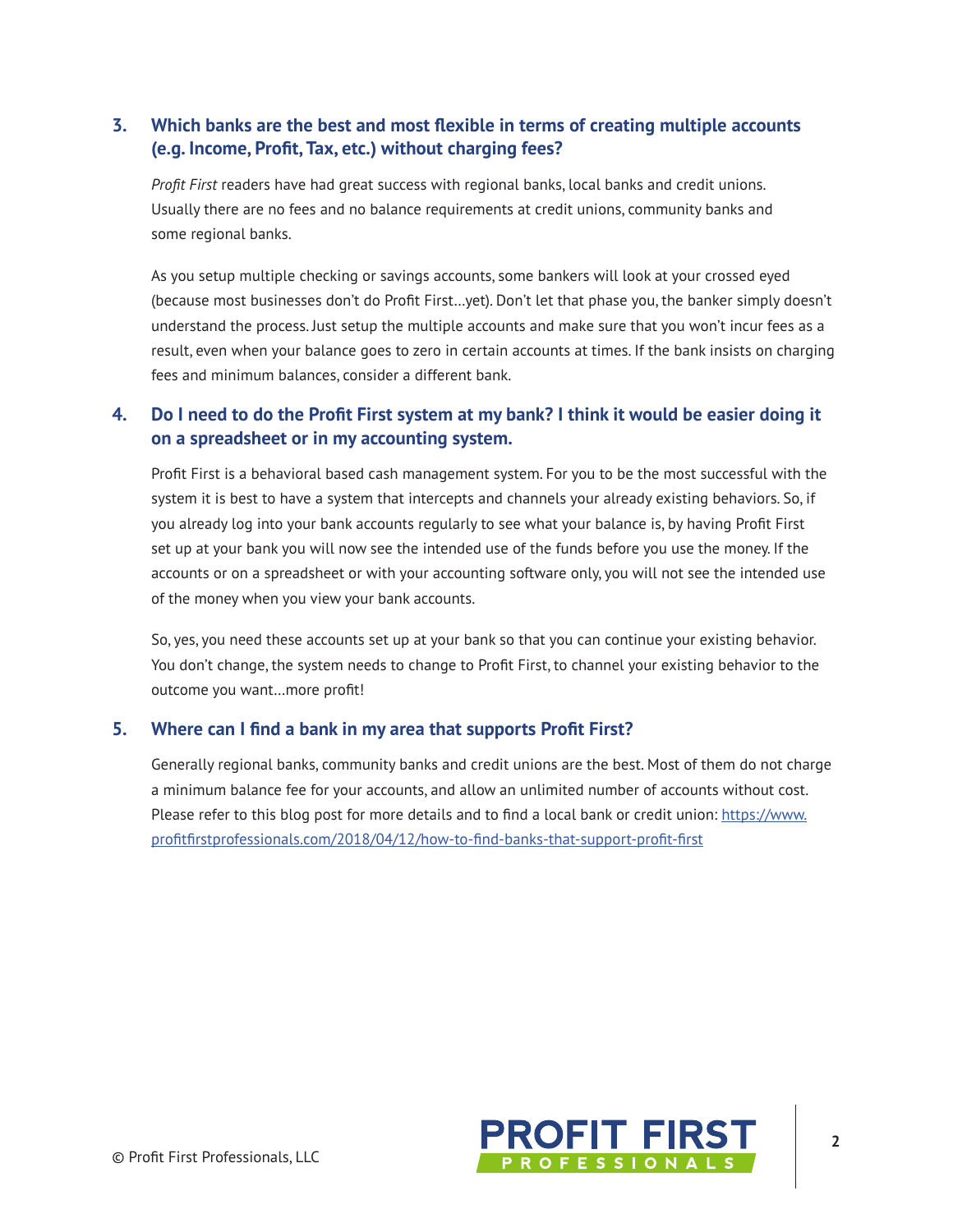# **THE 10/25 RULE**

#### 6. Why should I allocate money from the Income account to the Profit, Tax, Owner's Comp and OpEx accounts on the 10th and 25th instead of daily or as needed?

By doing the allocation process and paying bills twice a month (on the 10th and 25th) you benefit in two ways. First, doing this process every two weeks means you are doing it in a batch - which means you are more efficient. Secondly it gives clarity on cash flow trends. He will see the income accumulate and disperse, like waves in the ocean. When he sees trend changes it may indicate an overall change (problem or opportunity). Just like waves indicate the tides.

#### $7<sup>1</sup>$ Can I make allocations more frequently or on different days than the 10th and 25th?

Yes. Profit First was designed to be flexible, yet the 10/25 rule is a best practice. The 10th and the 25th are good dates because it achieves a semi-monthly rhythm of accumulating money and then allocating (the cash flow wave). Additionally when bills are paid on the 10th and 25th they arrive at vendors by the 15th and end of month, respectively. This is when bills are typically due.

But for some businesses a weekly rhythm is better. In that case, select the day of the week (e.g. Monday's) to allocate funds from the Income account to the allocation accounts.

Avoid doing the allocation process more frequently than once a week or ad hoc. A highly frequent rhythm or sporadic rhythm makes it difficult to observe the cash flow waves coming in and out of the Income account.

### **REAL REVENUE**

#### 8. What is the difference between Total Income and Real Revenue?

Total Income is the top line revenue of a business. It represents all cumulative sales. Real Revenue is the Total Income minus the cost of materials and subcontractors.

A business should only adjust to Real Revenue for Profit First purpose if a significant portion of the operations requires materials and subcontractors (typically more than 20% of Total Income). The rule of thumb is if you are a service based business with full time and part time employees do the Profit First process based on Total Income. If you are a manufacturer, retailer, restaurant or a service provider that delivers the significant portion of its services via subcontractors you need to do the Profit First Process based on Real Revenue.

Please note that Real Revenue is similar to Gross Profit, but is not the same.

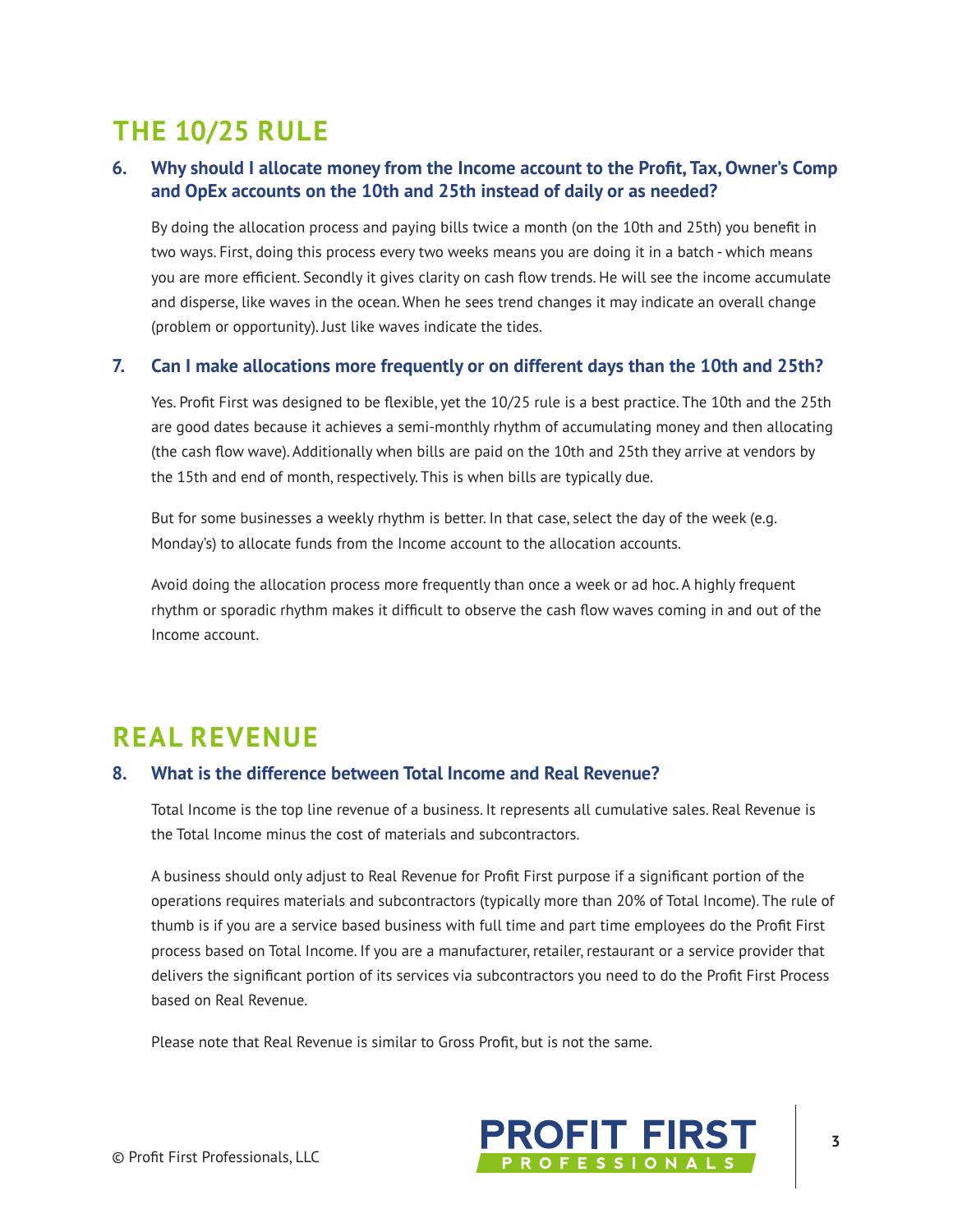#### 9. What does Real Revenue mean?

Real Revenue is a term we use in Profit First to show an entrepreneur that their top line revenue (Total Income) is not truly representative of the size of the business. For example, a home builder may have \$10M in annual revenue and to complete their projects require materials and subcontractors that cost \$7M a year. That this means is that the company really has \$3M of "real revenue" and manages another \$7M of transactions (effectively moving money from the customer directly to the purchase of materials and the cost of subcontractors. This business needs to operate like a \$3M company and not a \$10M company. The term Real Revenue is used to make it very clear that the entrepreneur really has a \$3M business.

#### 10. Is Real Revenue the same as Gross Profit?

No. Gross Profit is the total revenue minus Cost of Goods Sold (COGs). COGs can include materials, subcontractors, employee labor, project costs (e.g. project related travel), and ancillary costs (e.g. shipping costs).

Real Revenue is a simpler calculation and less subjective. It is total revenue minus materials and subcontractors. Period. You do not subtract any labor of full or part time employees or other costs.

#### 11. My business requires that I run Profit First based on my Real Revenue. How do I manage the deposits from Total Income?

All your deposits from sales go to Total Income. Next, you take out the normal percentage of your Mat & Subs and move the money to the Mat & Subs account. Then the remaining money in the Total Income account goes to your "Real Income" account (formally name the Income account) and then you allocate the Profit First percentages from that Real Income account.

The opportunity to improve your company's profitability is now achieved in two ways: Reducing the amount spent on Materials & Subcontractors, which will flow more money to Real Revenue. And reducing Operating Expenses which will free up more money for the Profit, Owner's Comp and Tax accounts.

#### 12. Please give me an example of a business that needs to determine their Real Revenue.

Let's look at an electrical contractor.

For this example, let's use simple round numbers and say the contractor has \$100,000 in Total Income. He spends \$30,000 in materials (cables, outlets, etc.), \$25,000 on subcontractors (another electrician he hires for certain projects), \$11,000 on an internal administrator, \$9,000 on vehicle costs, \$8,000 on rent, and has take home pay of \$15,000, has taxes of \$2,000 and has never had a profit.

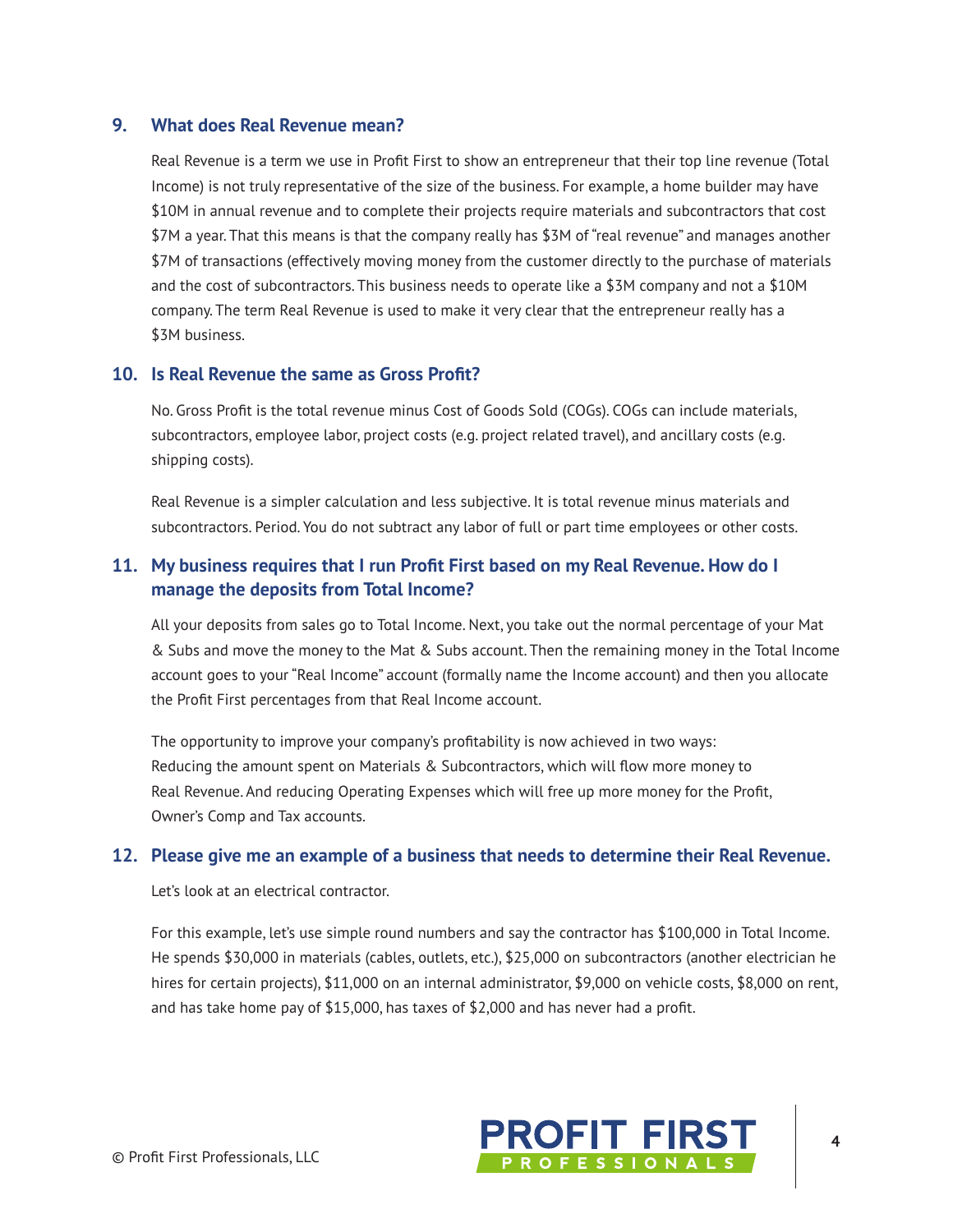This means that 55% of the Total Income (\$100,000) is being used for Materials & Subcontractors  $($30,000 + $25,000).$ 

So, when deposits come in they would go into the Total Income account. Then on the 10th and 25th, 55% of the Total Income money would be allocated to the Material & Subs account (that money would be used to purchase more materials and pay subcontractors). The remaining 45% would be allocated to the Real Revenue account.

Then the Profit First allocations of Profit, Owner's Comp, Tax and Operating Expenses would be allocated from the Real Revenue account. For this example let's say that the allocation percentages match the Target Allocation Percentages (TAPs) specified in Profit First for a business under \$250,000 in Real Revenue. That means 5% goes to Profit, 50% to Owner's Comp, 15% to Tax and 30% to Operating Expenses.

Based on \$45,000 in annual Real Revenue, the Profit allocation would be \$2,250, Owner's Comp would be \$22,500, \$6,750 reserved in the Tax account, and \$13,500.

With \$11,000 going to an admin plus \$9,000 to vehicle costs and \$8,000 to rent (a total of \$28,000) this business needs to clearly cut costs and run smarter. Costs need to be \$13,500 annually.

The other opportunity to make more profit (and Owner's Comp) is to reduce the Material & Sub costs. Cutting those costs will drip that additional money to Real Revenue and make more money available for Profit, Owner's Comp, Tax and for Operating Expenses.

#### 13. I have 15 part-time employees who do pet sitting for me and are paid on a per-job basis. Are the considered sub-contractors?

Yes. Employees or contractors who are compensated per project are considered subcontractors. So, you would subtract the costs of those individuals from your Total Income to find your Real Revenue.

#### 14. I have a landscape business that generates, for example, \$10,000 in revenue for a project yet incurs \$3,000 in material costs. How do I do allocations?

When material costs are 25% or more of your top line, you make a Real Revenue adjustment. So, in this case, you take \$3,000 from the INCOME account and transfer it to MATERIALS. The remaining \$7,000 in the INCOME account will then be allocated following your Profit First allocations.

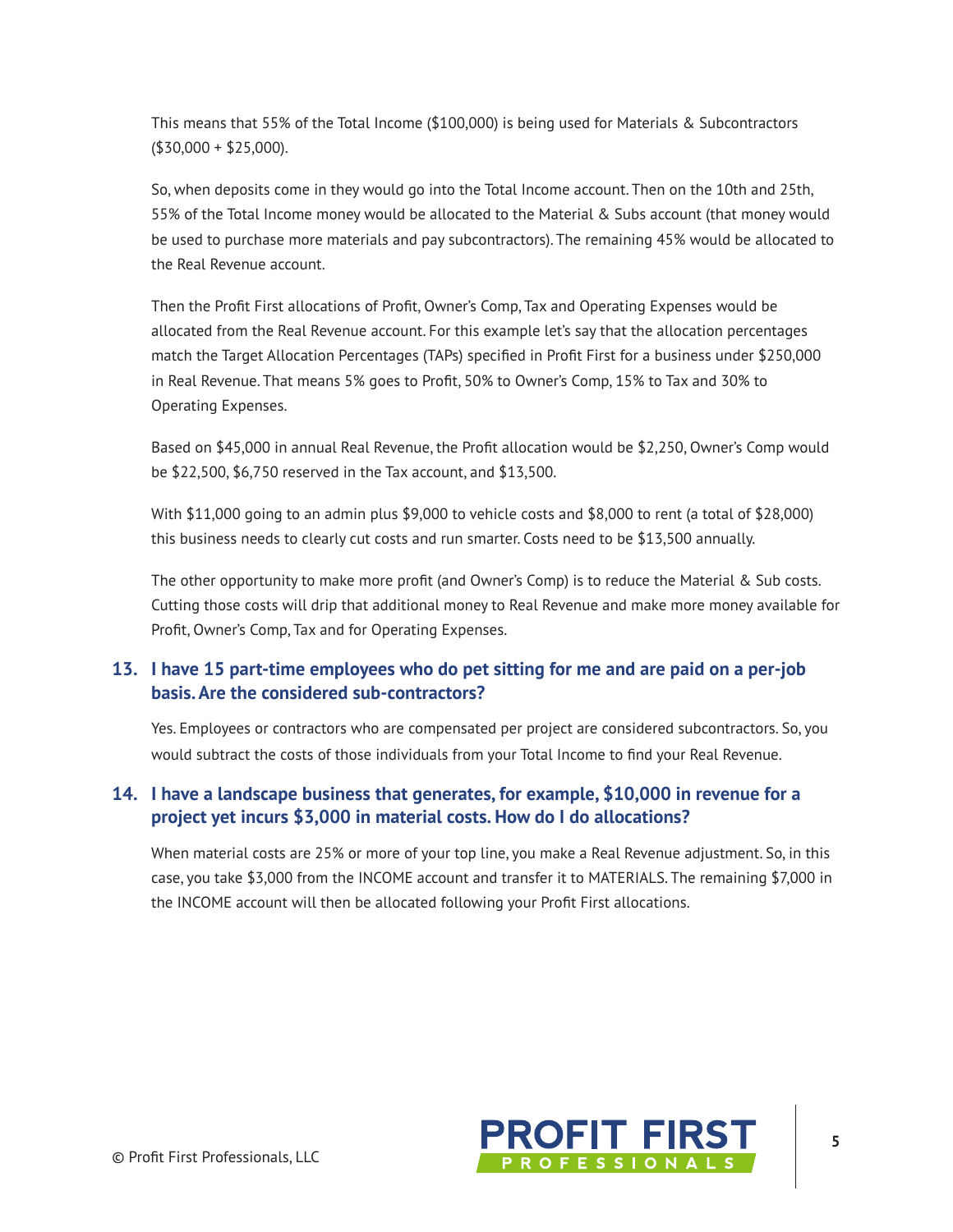# **PROFIT, OWNER'S COMP & TAX ALLOCATIONS**

#### 15. Since the Profit, Owner's Comp and Tax accounts are all for the benefit of me, the owner of the business, can't they just be one account instead of three?

No. While the money allocated to these accounts do all benefit the owner(s), the use of the money is distinct. The Owner's Comp is for the owner's salary or regular recurring distribution. The Profit account is used as a quarterly bonus (and can also function as a rainy day fund, or used for a "Death to Debt" quarterly distribution.). The Tax account is used to pay the owner's taxes (and corporate taxes). So while the money does all benefit the owner, the accounts need to be kept separate so that you can instantly tell (by just looking at your bank balance) what money is allocated to what purpose.

#### 16. I take a salary from payroll, do I still need an Owner's Comp account?

Yes. You just transfer the money from Owner's Comp to the payroll account when pay time comes. The purpose is to always be able to instantly see what money the company is allocating to Owner's Comp (and the other accounts) when you look at your bank balances. Seeing that the "most important employee" (the owner's) compensation is a behavioral reward mechanism and further instills the Profit First principles.

#### 17. I take my owner pay in distributions. Do I still need a Profit and separate Owner's Comp account, since all the money flows to me?

Yes, you still need both an Owner's Comp and Profit account. The Owner's Comp is distributed to you on the 10th and 25th and should a consistent amount should be withdrawn (acting like a payroll). Then on a quarterly basis the Profit is distributed, acting like a bonus (which it is).

#### 18. I am an owner in the business, and our payroll is such that my tax is already deducted from pay. Do I still need to reserve such a high percentage in the Tax account?

Yes. The reason you still need to reserve the percentage of money in your Tax account to cover both the corporate and personal tax is so the business can "reimburse" you for your tax payments that have been taken from your salary. While logically "it doesn't make a difference" since you could just increase the Owner's Comp allocation and reduce the Tax allocation, behaviorally it makes a big difference.

When tax is deducted for your pay, it feels like a loss of pay. This triggers the behavioral pain response of "loss aversion." But if the business pays your tax requirements directly or reimburses you for the taxes that were "taken" from your pay, it reduces the negative association you feel with paying taxes. So, if you have taxes deducted from your pay, on a 10/25 rhythm (or monthly/quarterly/annually if your Profit First Professionals advises you to do so) use the monies allocated in the Tax account to reimburse you.

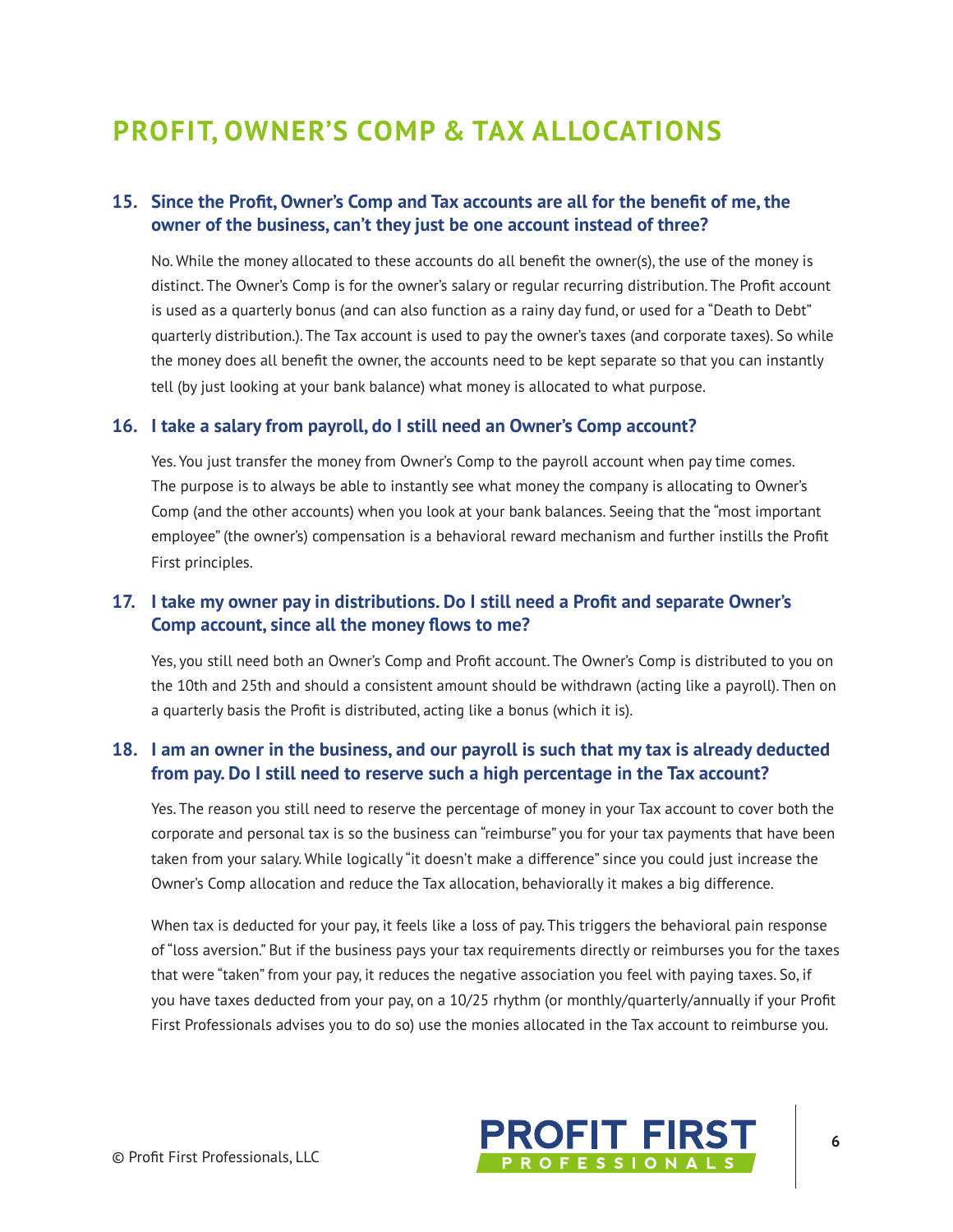Additionally by allocating the actual tax percentages to the Tax account, your tax liabilities can't be "hidden" from you as part of your salary and you will have a much better understanding of your real pay and real tax liabilities when you do bank balance accounting.

#### 19. I want to pay as few taxes as possible. Shouldn't I run up expenses to cut taxes?

That is one of the most damaging myths of money management. Running up expenses to reduce taxes is the same as spending ten dollars to save three, it is a very poor business practice. The goal is to run the business as profitably as possible (that is the only way to achieve financial freedom), and you should work closely with a Profit First Professional to additionally reduce your tax liabilities as much as vou can.

#### 20. I have an S Corp and as an owner, I am on payroll and have taxes deducted from it. Do I still need a tax account?

Yes. The taxes monies in the TAX account are used to "reimburse" the business owner for their payroll taxes. This reimbursement is done through a distribution.

#### 21. I have to pay sales tax (I am a retailer) which account does that come from?

You would setup a separate checking account and call it Sales Tax (this is discussed in the advanced section of the Profit First book). The sales tax funds would be allocated from Total Income resulting in a Real Revenue amount. The Profit First allocations of Profit, Owner's Comp, Tax and OpEx would come from the Real Revenue.

Remember that when you collect Sales Tax from customers that is NOT your money. You are serving as an agent for the government and collecting that money on their behalf.

### **OPERATING EXPENSE ALLOCATIONS**

#### 22. I pay all my vendors on the same day on the month. If I do allocations to Operating Expenses (OpEx) on the 10th and 25th will it be problematic for paying vendors on time?

No, that will not pose a problem. Let's say you pay vendors on the 10th only. When the allocation goes into OpEx on the 25th it will just sit there. Then when the next allocation on the 10th goes into OpEx it will add to what is there. You then, on the 10th, pay your vendors from what you have in OpEx.

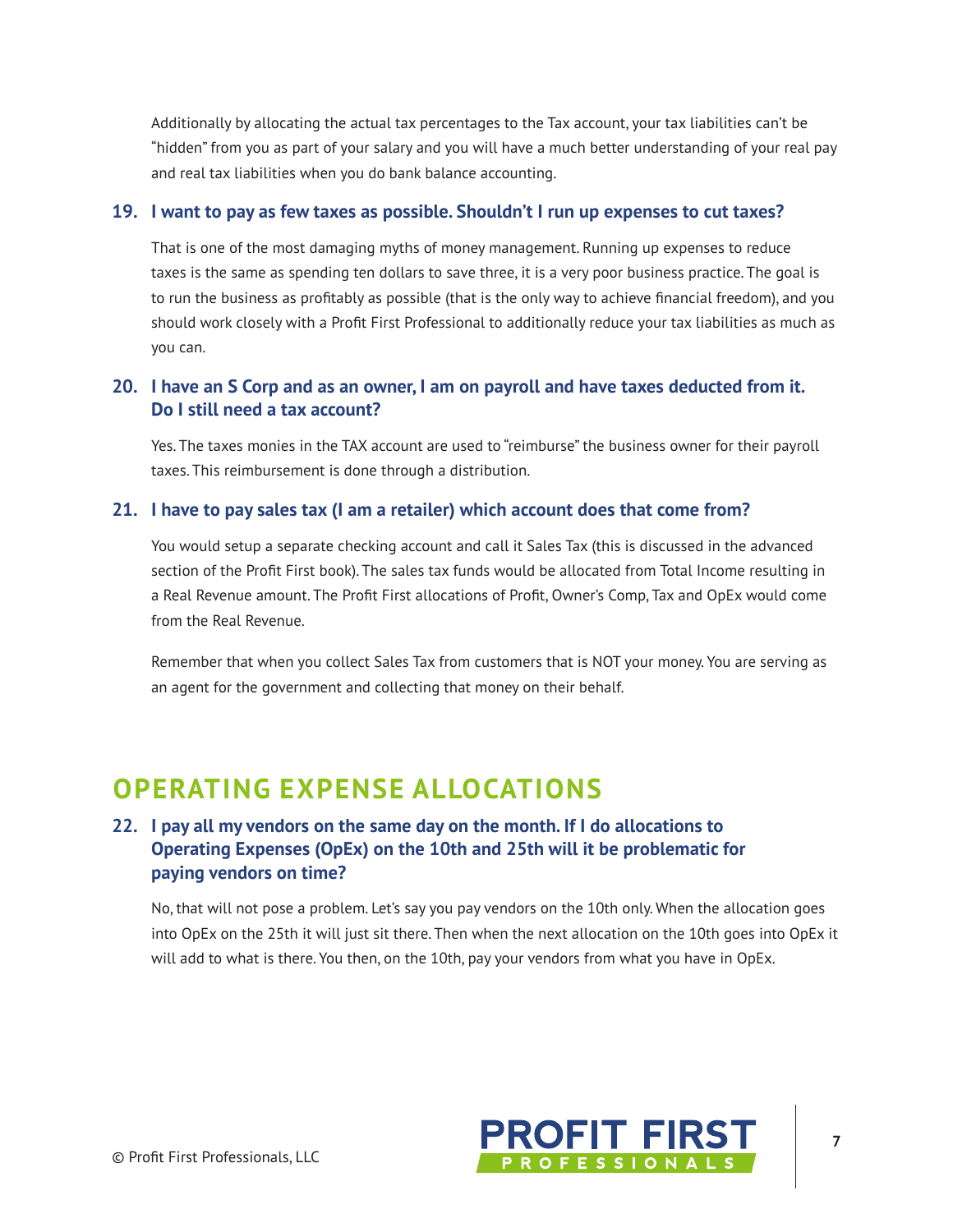### 23. Where do I pull the money from if I don't have enough money to pay expenses from my Operating Expense account?

This is the "come to Jesus" moment when you follow Profit First. The moment will come for every business where you don't have enough money in the Operating Expense account to pay your bills. The rule is this, you may NOT use other money. In fact this is the moment your business is yelling at you and shaking you saying that you CAN'T afford to continue to carry all these cost and you need to find a better way. Reduce your costs, and find a way to pay what you owe when the next allocation to OpEx comes in...but no matter what you must cut your costs.

#### 24. Why does the money need to be moved twice, first from INCOME to PROFIT at Bank 1, and then transferred to PROFIT at bank 2... if it is going to a second bank?

The logic of moving money twice...from INCOME to PROFIT (and TAX) at your existing bank, and then doing a second transfer to the second bank is that the transfer internal to the 1st bank is instantaneous. The money moves immediately, and when you instantly know what is was allocated for. The transfer of money to the second bank can take a day or two or sometimes longer. So the money "sits" at the first bank for a few days, and can becoming confusing or tempting if it is not moved immediately.

#### 25. Should Profit First be done retroactively?

No. The allocations start the day you implement Profit First, with your very next deposit. You don't do anything retroactive. So the money in your accounts currently just stay where they are (probably in one checking account). You setup Profit First with all new accounts at this same bank, but don't use the existing checking account with all the money currently pooled up in it as one of the Profit First accounts. Then you start doing Profit First allocations with the next deposit and follow the process. You handle the money that is pooled up in the prior account as you normally have been...until that money is fully drain (to \$0.00) over time. Then you can close the account or use it for another Profit First account.

Expenses that are fully for the owner's benefit (leasing a car, club membership or something) would be paid out of the Owner's Comp account...since it is an owner benefit. But since it is paid by the company from that account, for tax purposes, it still acts like an expense.

#### 26. My business has debt. I can't be profitable until I pay off all my debt.

Wrong. In fact, the only way to pay off debt (which is simply past expenses that you haven't paid for yet) is to be profitable. You must currently make more than you are currently spending, so that you have current profits. Then you use those profits to pay off your debt (past expenses).

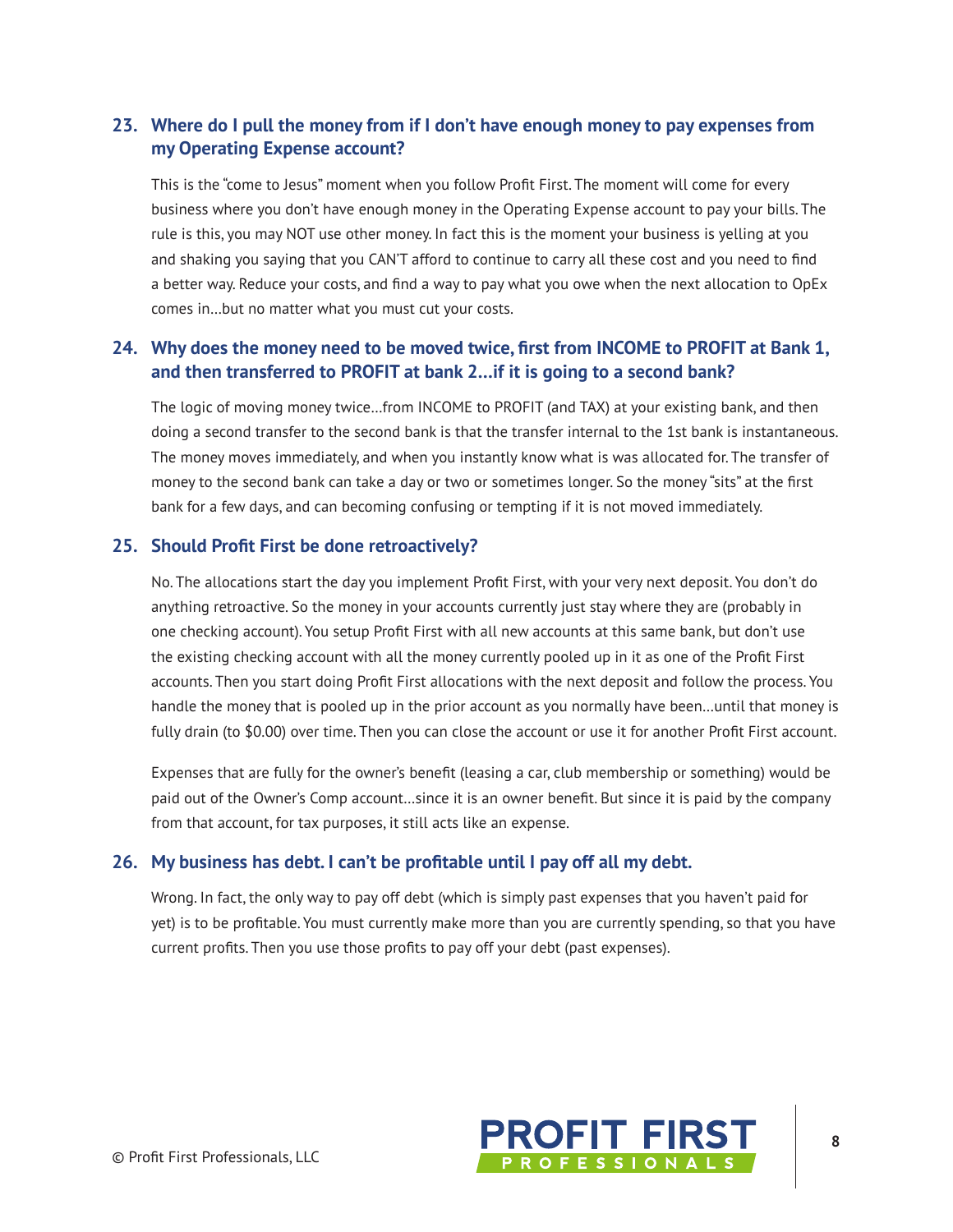#### 27. I have multiple loans and forms of debt. How do I pay it all off?

Pay all the minimum fees out of your Operating Expenses. Then use any remaining money you have in Operating Expenses (after paying other bills) to pay off your smallest debt as fast as you can. No matter what keep doing the profit allocation of Profit First every 10th and 25th. I know this sounds crazy, since you have debt to pay...but you MUST build up that habit of always taking your profit first. Then when you do your quarterly profit distribution, take 95% to 99% of that distribution money and use it to crush one of your debts. The remainder (5% to 1%) is used for you to celebrate. This process has you constantly chipping away debt (from Operating Expenses) and then quarterly hitting that debt really hard. It is kinda like boxing...jab, jab, jab then a massive right hook.

#### 28. I have lots of debts including credit cards, personal loans, and banks loans. Some are very high interest rates. Which debts do I pay first?

While logically you want to pay off your highest interest rate loans first, Profit First is all about leveraging human behavior. One of the critical behaviors is "early successes." When we see early, even if it is small, progress in our management of money, we become more committed to the process. In regards to debt, Dave Ramsey (author of The Total Money Makeover) suggests a technique that is in perfect alignment with Profit First.

The process is simple. First sort all your debts from smallest amount due to largest. Then put all your financial effort in eradicating the smallest debt (in dollar amount) first, while maintaining the minimums due on all other debts. Then once the smallest debt is paid off, target the next smallest debt on your list. Wipe that out, and then hit the next. This will build a series of "early successes" and create a "snowball effect" as more and more money is freed up (as the small debts are paid off) to target the remaining debts.

### **THE INSTANT ASSESSMENT**

#### 29. Can a new business do a Profit Assessment even if it doesn't have a year of financials?

Yes! Take your existing numbers and run a projection for the full year. A simple method is to look at your year to date performance for INCOME, PROFIT, OWNER COMP, TAX and OPEX and determine what the monthly average is. Then take those numbers and multiply it by 12 to get an annual average. While these numbers won't likely be spot on, it will get you close enough to use the Instant Assessment tool effectively.

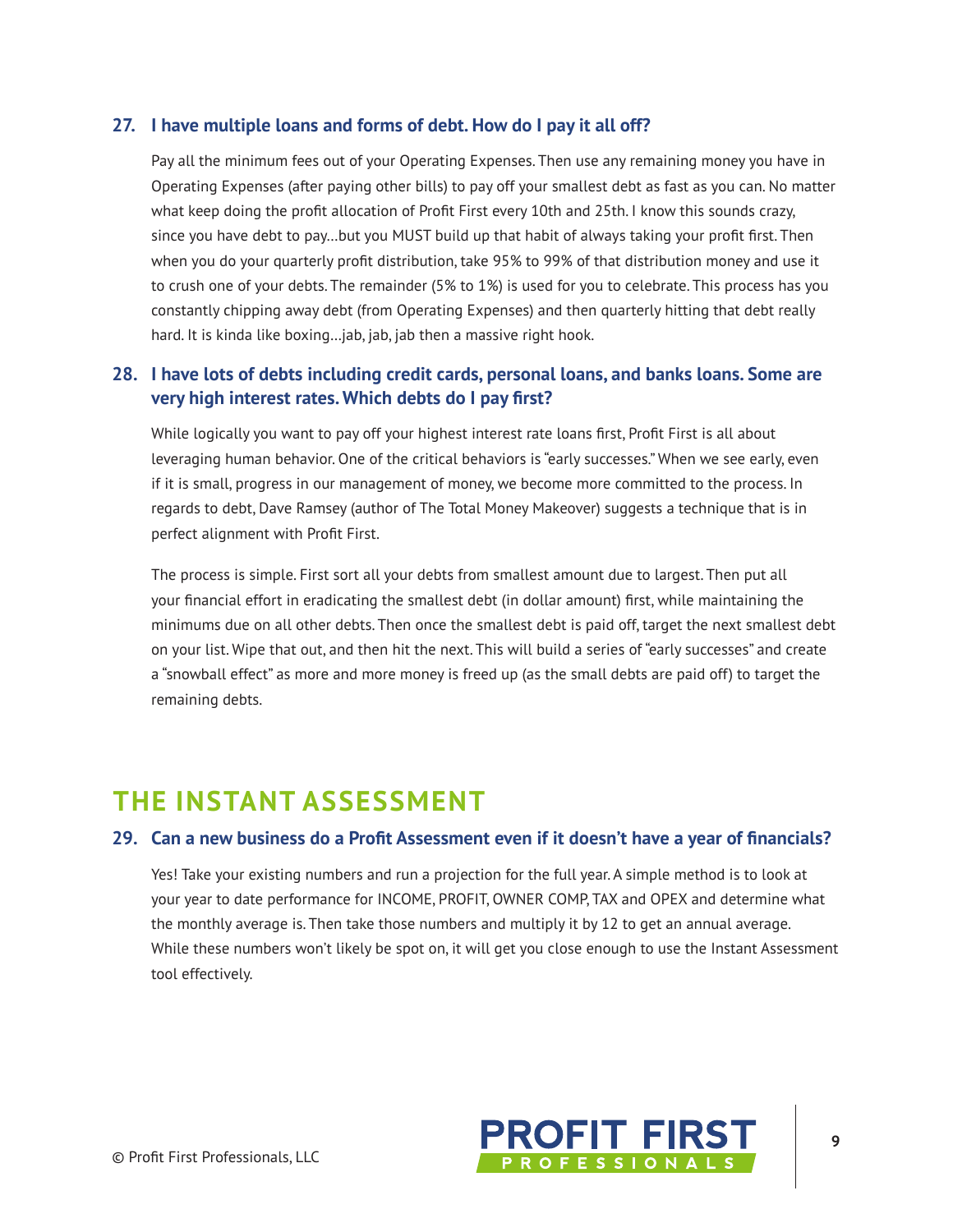# **OTHER APPLICATIONS OF PROFIT FIRST**

#### 30. Can I use Profit First to identify a good business to buy?

Yes!!! Do an Instant Assessment on them. It shows what needs to be "corrected" in the numbers. Less correction = Better buy.

#### 31. Can I implement the Profit First system before my business is profitable?

Always start right away. By implementing the system you will force profitability (not wait for it). Start at a low percentage...maybe 1%, but get started NOW!

#### 32. How do you adjust the Profit First allocation percentages for other currencies (outside the US)?

Profit First is a percentage based system, so it works irrespective of currency or dollar amounts. Just convert your currency to US currency to find your revenue range and the corresponding TAPs. Then follow the process as normal.

Since the TAPs are just targets. Every guarter you will need to adjust up and closer to your TAPs and find what is working for your business. Additionally you may discover that your tax allocation needs to be higher. If that is the case, adjust the allocations accordingly.

Perfecting the allocation percentages is secondary to just getting started. Over time you will find the perfect percentages for your business.

#### 33. My business is a brand new startup. When should I implement Profit First?

Immediately. In fact the sooner you start with Profit First the sooner you will master financial discipline and force your business to run efficiently. No matter how new or established your business is, you should not wait to implement Profit First.

#### 34. Since my business is new, I don't have historical financials. What percentage should I set my CAPs to?

As a new business start using the TAPs for the \$0-\$150K in Real Revenue from day one as your CAPs. Since it is all new, running at the TAPs from day one, will force you to run among the fiscally elite from the get go. Brand new businesses, ironically, are in the best position to achieve high level of profits. The key to sustaining the CAPs will be ongoing sales. So, set your business to the TAPs and sell baby, sell!